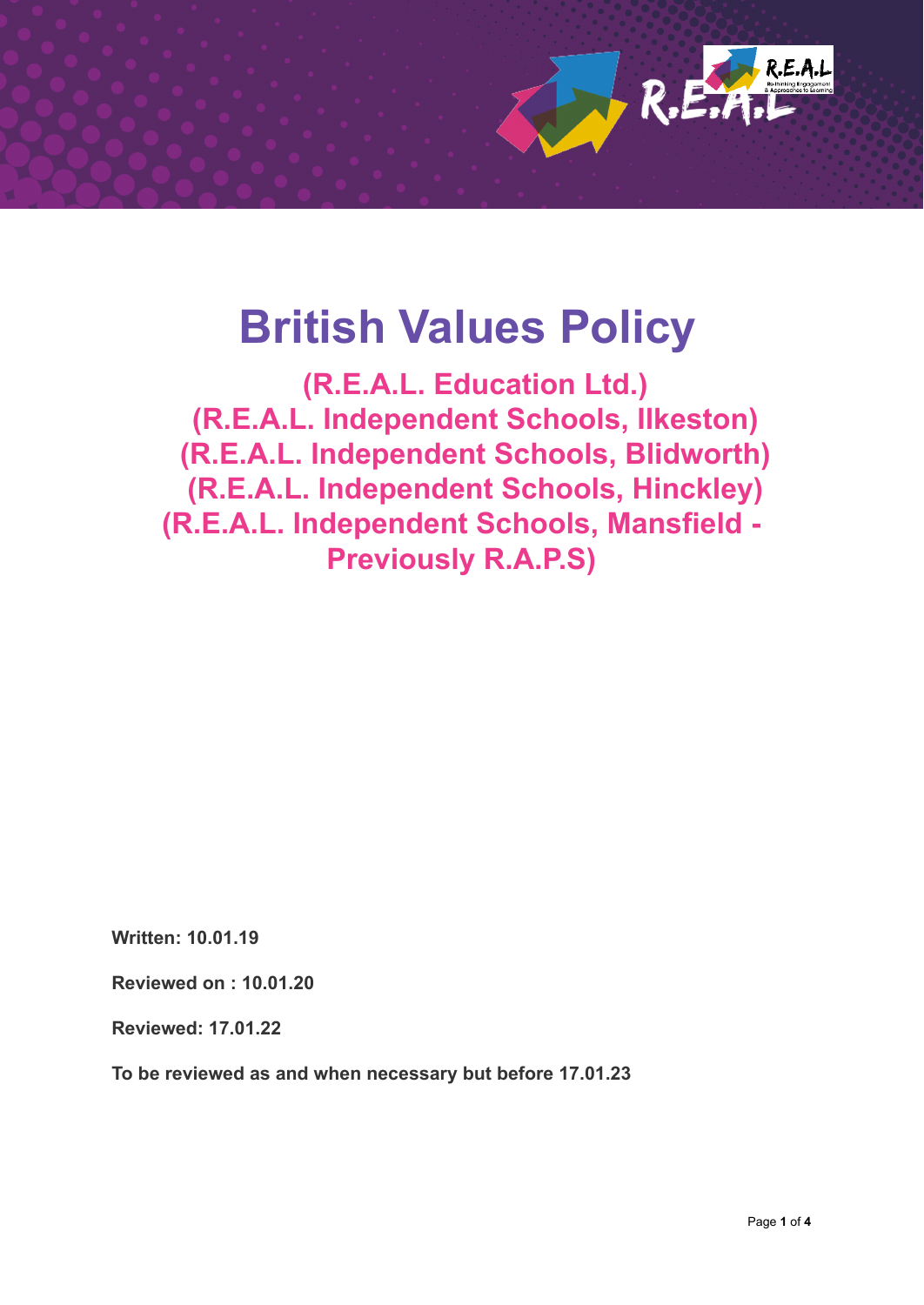## **Statement of Intent**

This policy sets out the framework in which R.E.A.L will ensure that we actively promote the fundamental British values of:

R.E.

- Democracy
- The rule of law
- Individual liberty
- Mutual respect and tolerance of those with different faiths and beliefs

These values are officially taught through the PSHE curriculum, and are further embedded through the school's promotion of spiritual, moral, social and cultural (SMSC) understanding, learning for life days and the PSHE conversation of the week.

## **Our Culture and Ethos**

R.E.A.L is committed to promoting British Values. It recognises the multi-cultural, multi faith and ever-changing nature of the world around us. It also understands the vital role it has in ensuring that groups or individuals within the school are not subjected to intimidation or radicalisation by those wishing to influence them.

R.E.A.L follows equal opportunities guidance, which supports and challenges learners to understand discrimination and that discrimination against any individual or group, regardless of faith, ethnicity, gender, sexuality, political or financial status, or similar, will not be tolerated. As a school, we actively challenge students, staff, parents or carers who may express opinions contrary to fundamental British Values, including extremist views. We are committed to preparing learners for their adult life beyond school and ensuring that it promotes and reinforces British values to all its learners.

Learners and staff have written and agreed our Code of Conduct which reflects British Values and is based on Respect. It is clear and explicit so our learners can understand it and it is displayed around schools so that learners can see how their behaviour is having a positive and negative impact.

**R** – Responsibility: We are accountable to others and ourselves for the actions we take and the decisions we make

- **E** Empathy: We take the time to acknowledge and understand others' points of view
- **S** Safety: We behave in a safe manner and take care of each other
- **P** Positive Attitude: We seek the best in ourselves and others
- **E** Excellence: We strive to succeed in all aspects of our life
- **C** Caring: We value ourselves and other people
- **T** Teamwork: We act together to make our work successful and effective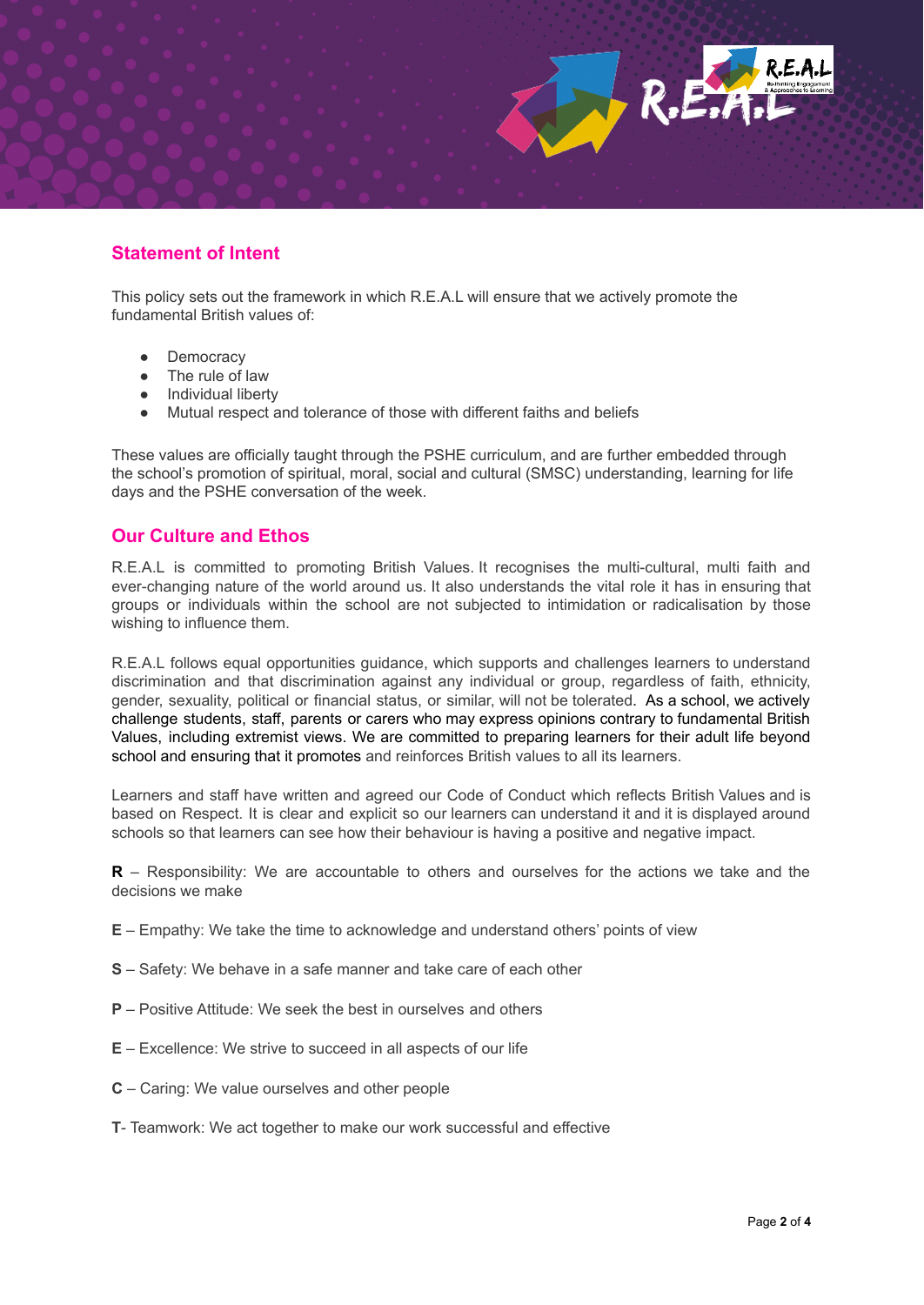

The Government emphasises that schools are required to ensure that key 'British Values' are taught in all UK schools. The government set out its definition of British values in the 2011 Prevent Strategy.

The five British Values, as identified in The Education (Independent School Standards) Regulations 2014 are:

#### **Democracy**

We promote democracy by involving our learners in decision making through learner voice activities and our student council. We carry out learner, staff and parent surveys about all aspects of the school, which informs our school improvement plan. R.E.A.L operates systems to resolve conflicts in a fair and diplomatic way for both learners and staff and works to ensure everyone has a voice. Learners are supported to express and argue their points in a safe and respectful environment. Through lessons, visits and the PSHE curriculum, learners gain knowledge of public institutions and how these are governed and held to account.

#### **The rule of law**

Learners are actively taught to distinguish between right and wrong and are supported to repair and understand the reasons for their actions when needed. Learners are taught that there are positive and negative consequences to their actions and that breaking the code of conduct, school rules or the law has clear and predictable outcomes. We want our young people to understand that rules are set for good reasons and must be followed.

The understanding and importance of rules are consistently reinforced through learning sessions and curriculum delivery. Within our schools we encourage our learners to get involved in healthy debates and discussions about their rights so that they can recognise the importance of these for their own lives. Our learners and staff work closely with their local communities through vocational learning, work experience placements and community access and throughout the year we welcome visits from members of the wider community.

### **Individual liberty**

R.E.A.L works hard to generate a positive culture where young people are empowered by the education we provide. Our schools aim to help each learner achieve self-confidence, initiative and independence. We actively teach learners to take responsibility for their behaviour as well as knowing their rights. We provide boundaries for our young people and all our learners are actively encouraged to make choices and decisions, knowing that they are in a safe and supportive environment. Our learners are supported to understand and exercise their rights safely through our pastoral support and curriculum delivery of E-safety and PSHE (personal, social and health education) for example.

R.E.A.L will challenge stereotypes in all areas of the curriculum and is truly inclusive so that all learners can participate fully in all areas of the curriculum, including opportunities where learners develop their understanding of important issues and debates. Bullying, though rare, is taken seriously and addressed swiftly.

#### **Mutual respect**

Mutual respect is at the heart of our school values and Code of Conduct. We support our young people to have respect for themselves and to treat each other and our staff with respect. We help